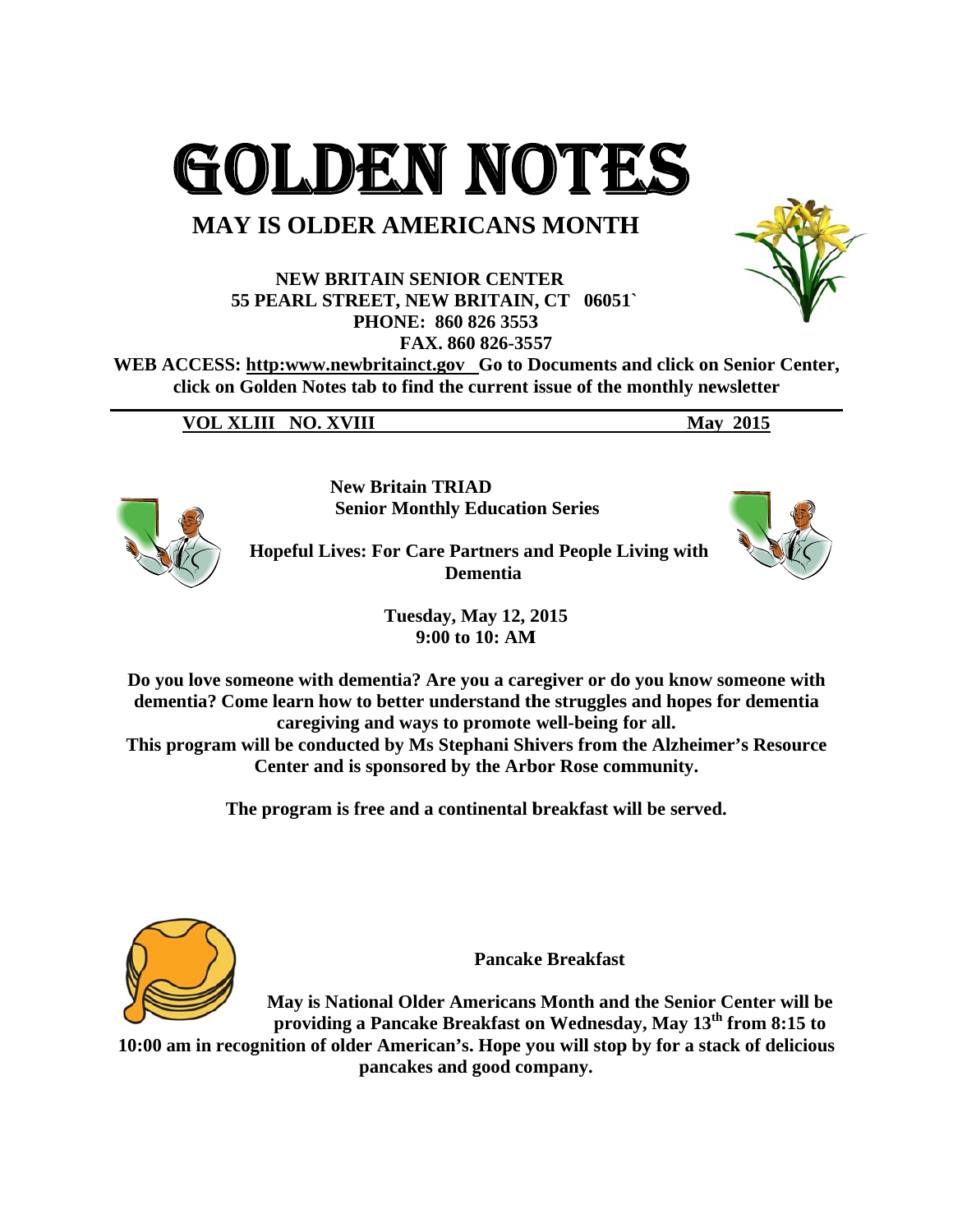## **FREE DENTAL CLEANINGS**

**For New Britain Seniors** 



You must be a City of New Britain resident and you can call 860 826-3464 to schedule an appointment.

## **FRIDAY AT THE MOVIES**

The movie for May 15h will be Roman Holiday starring Gregory Peck and Audrey Hepburn along with Eddie Albert. Roman Holiday was nominated for ten Academy Awards and Audrey Hepburn captured the Oscar for her portrayal of a modern-day princess rebelling against her royal obligations. Join us at 12:45 pm on May 15<sup>th</sup> for this all time great classic film.

## **AAPR SAFE DRIVERS COURSE**

AARP will be conducting a Safe Drivers Course on Thursday, May  $28<sup>th</sup>$  starting at 8:45 am and continuing until 12:15 pm. Interested

persons can sign up starting on May 1, and the cost for the course is \$15.00 for AAPR members and \$20.00 for non members. Please make check payable to AARP.

## PROPERTY TAX RELIEF

Friday, May 15<sup>th</sup> is the filing deadline for taking applications for the HOMEOWNERS and the Additional Veterans Property Tax Relief Programs. Persons 65 and older in the year 2014 or those persons receiving Social Security Disability Benefits are eligible for a discount on their property taxes. Individuals earning less than \$34,600 and married couples earning less than \$42,200 during 2014 may be eligible for the discount. Call the senior center (860) 826-3553 to make an appointment or if you have any questions. REMEMBER May  $15<sup>th</sup>$  is the filing deadline.

**Book Group** 

The New Britain Public Library and the Senior Center's monthly book group will be meeting on Tuesday, May 19, 2015 here at the Senior Center at 1:00 pm. The book read for May will be: **Behind the Beautiful Forever's by Katherine Boo** 



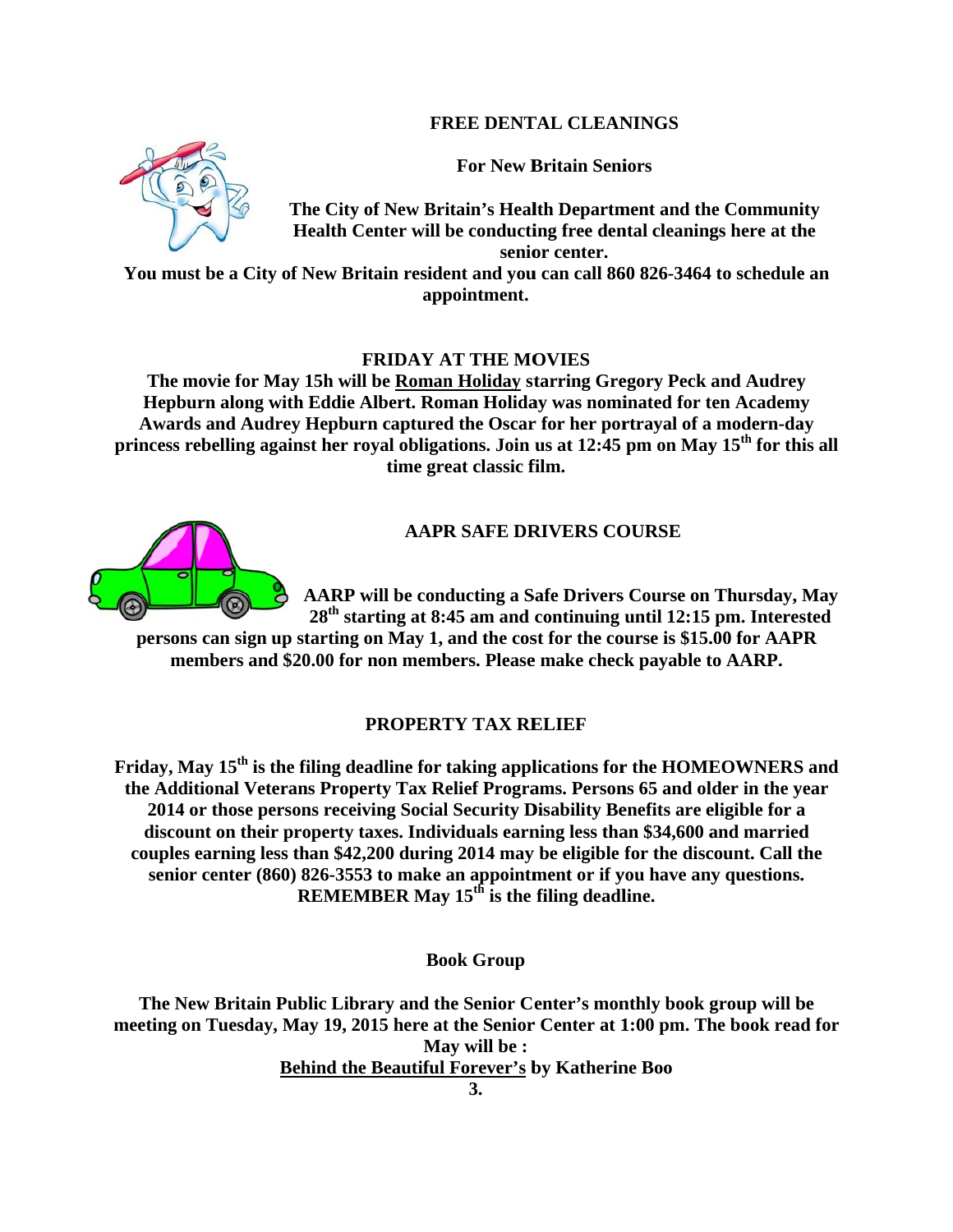**May, 2015** 

#### **Daily Calendar of Activities:**

**Monday** 

**8:15 am to 11:10 am– Snack bar open 8:45 am to 9:15am. – Line Dancing Instruction for persons wishing to learn line dancing 9:15 am to 10:00 am – Art class open 9:15 am to 10:00 am – Exercise Class Senior appropriate class with Chris 10:15 am to 11:00 am – Line dancing class 12:45am to 3:00 pm - Bingo** 

**Tuesday** 

**8:15 am to 11:00 am. – Snack Bar open 8:30 am to 9 am - Line Dancing Instruction for person wishing to learn line dancing 9:00 am to 3:00 pm Income tax (till the 15th) call for an appointment 9:15 am to 10:15 am – Exercise Class Senior appropriate exercise class with Chris 9:15 am to 1:30 pm – Craft group meets 10:30 am to 11:15 am – Line dancing with Chris 12:30 pm to 3:00 pm – Wii Bowling 1:00 pm to 3:30 pm – Craft group meets** 

**Wednesday** 

**8:15 am to 11:00 am – Snack bar open 9:30 am to 11:30 am – Pinochle Club 9:15 am to 11:30 am – Art Class open 12:45 pm to 3:00 pm – Bingo 1:00 pm to 3:00 pm – Ballroom Dancing** 

**Thursday** 

**8:15 am to 11:00 am – Snack bar open 9:00 am to 10:00 am –ZUMBA 9:15 am to 11:30 am – Craft Group meets 1:00 pm to 3:30 pm – Pinochle Club 1:00 pm to 3:30 pm – Craft group meets** 

**Friday** 

**8:15 am to 11:00 am – Snack bar open 9:00 am to 3:00 pm Income Tax – Call for an appointment 9:15 am to 11:30 am – Art class open 12:45 to 3:00 pm - Bingo 1:15 pm to 3:30 pm – Square Dancing**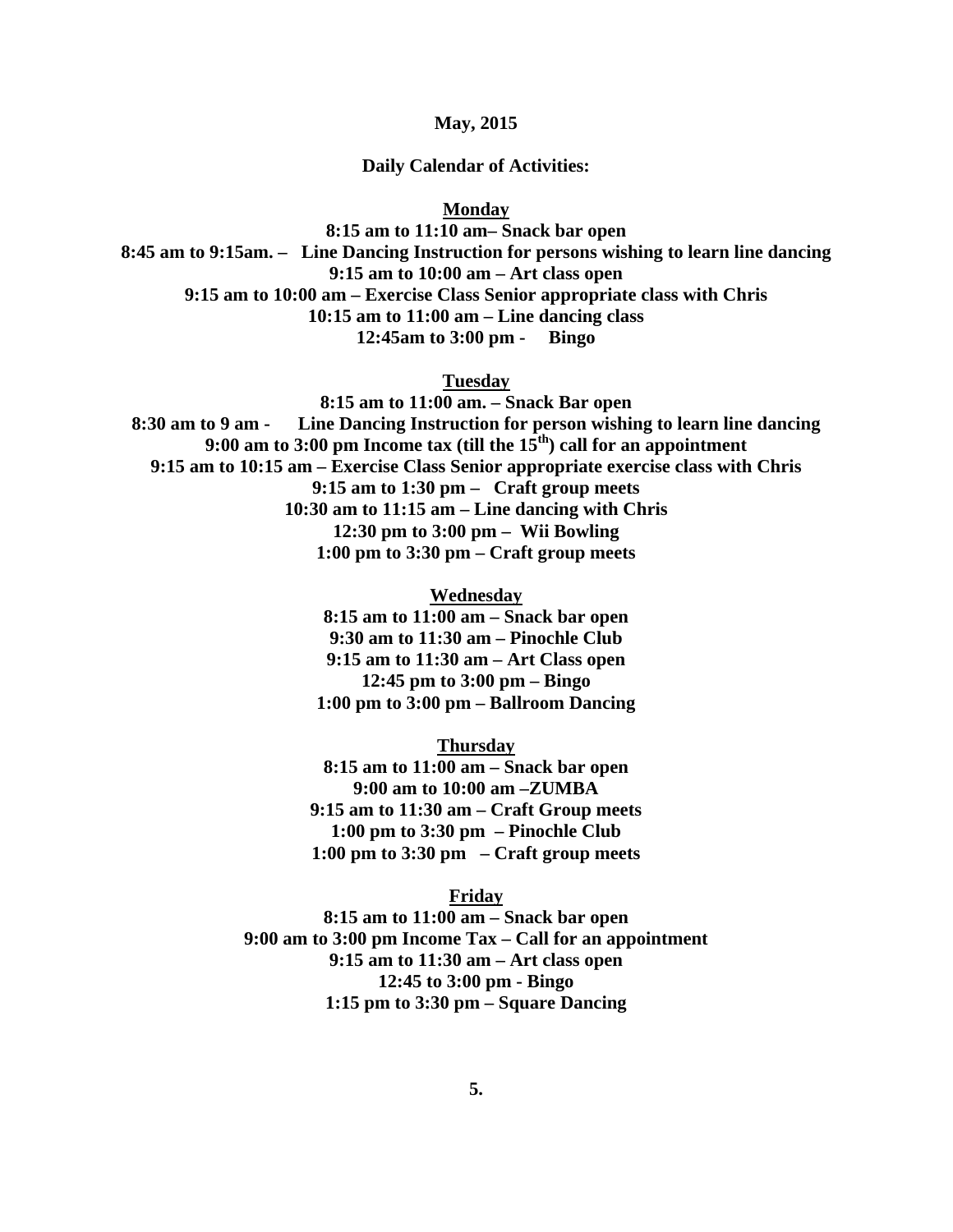#### **SERVICES BY APPOINTMENT**

#### **DIAL-A-RIDE**

**At least a 2-day notice is required for rides to the Senior Center, medical appointments, shopping and other destinations at any time within the month. Call 826-3555 for an appointment. There is a suggested donation of \$1.50 each way.** 

### **MEDICARE/MEDICAL INSURANCE INFORMATION**

**Persons seeking help in filing Medicare claims or appeals, interpreting medical bills and assistance in making decisions concerning Medicare supplemental insurance can make an appointment with Senior Center staff by calling the Center at 860 826-3553. Advice on Living Wills and how to deal with advance medical directives is also available.** 

## **FROM THE NURSEING DESK THANK YOU!**

**The Nursing staff would like to thank all the seniors who completed the dental survey. Your responses were very helpful in our planning the upcoming dental cleaning clinics.** 

### **POLISH FOLK MUSIC**

**On Tuesday, May 12th at 11:00 am, Ed Suchecki and Sam Kimble will be playing folk music for all to enjoy. Stop by and enjoy the traditional music and remember to sign up for lunch.** 

#### **GOLDEN NOTES SUBSCRIPTIONS**

|                                | Make checks payable to: NEW BRITAIN SENIOR CENTER |  |  |  |  |  |
|--------------------------------|---------------------------------------------------|--|--|--|--|--|
| <b>Return to: GOLDEN NOTES</b> | Annual Fee: \$6.00 non refundable                 |  |  |  |  |  |
|                                | <b>New Britain Senior Center</b>                  |  |  |  |  |  |
| <b>55 Pearl St</b>             |                                                   |  |  |  |  |  |
|                                | <b>New Britain CT 06051</b>                       |  |  |  |  |  |
|                                | New Subscription _______ Renewal ______           |  |  |  |  |  |
|                                |                                                   |  |  |  |  |  |